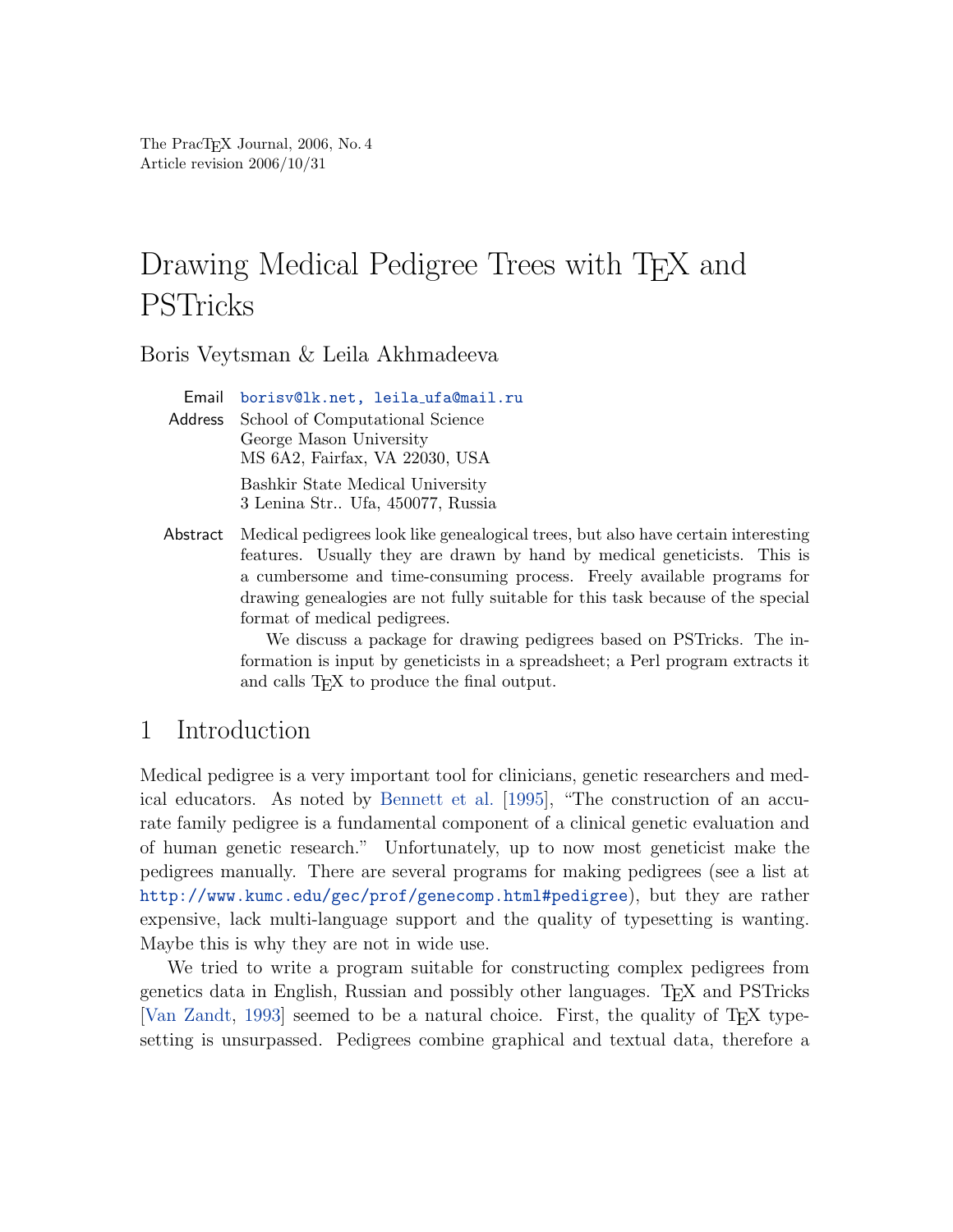package like PSTricks is handy to produce them. There are good facilities for multilanguage support in T<sub>E</sub>X, therefore we could easily deploy them. T<sub>EX</sub> code can be easily generated by other programs, which is another advantage of implementing the drawing as a T<sub>F</sub>X file.

The idea to draw genealogical trees with T<sub>EX</sub> and PST ricks is by no means new. One can enjoy the beautiful trees at [http://www.tug.org/PSTricks/main.cgi?](http://www.tug.org/PSTricks/main.cgi?file=Examples/Genealogy/genealogy) [file=Examples/Genealogy/genealogy](http://www.tug.org/PSTricks/main.cgi?file=Examples/Genealogy/genealogy).

The problem is, medical pedigrees differ from genealogical trees. They even might not be trees from the mathematical point of view: any marriage between relatives add a cycle to the graph of relationships. Even if there are no such marriages, pedigrees are not layered rooted trees in the terminology of graph theory [\[Di Battista et al.,](#page-14-2) [1999\]](#page-14-2). The difference is the following. Layered rooted trees have the "oldest" node (global ancestor). This node has no ancestors. It has descendants, and each of them is an ancestor for its own layered rooted tree. On the other hand, a geneticist drawing a pedigree is interested both in the male and female ancestors of the patient, as well as in the male and female ancestors of them, etc. Therefore a pedigree might have several "local ancestors": nodes, that do not have ancestors. This makes the problem of drawing pedigrees so interesting.

We divided the general problem of drawing pedigrees into two parts. First, we developed a set of PSTricks macros [\[Veytsman and Akhmadeeva,](#page-14-3) [2006b\]](#page-14-3) to draw (almost) any pedigree. They can be used "manually", i.e. the user can put nodes at any place on the canvas and make any connections between them, using \rput, \psmatrix or even \pstree (if the pedigree is in fact a layered tree). Second, we developed a Perl program [\[Veytsman and Akhmadeeva,](#page-14-4) [2006a\]](#page-14-4) that can process relationship data in the CSV (comma separated values format) and output  $T_F X$  code for an important subset of pedigrees: when there are no inbreeding, and only the people having common genes with the primary patient (proband) are shown. Both these parts are discussed below.

#### 2 PSTricks Macros

From the point of view of graph theory a pedigree is a collection of nodes and connections. There are three main kinds of nodes in our set of macros: \PstPerson to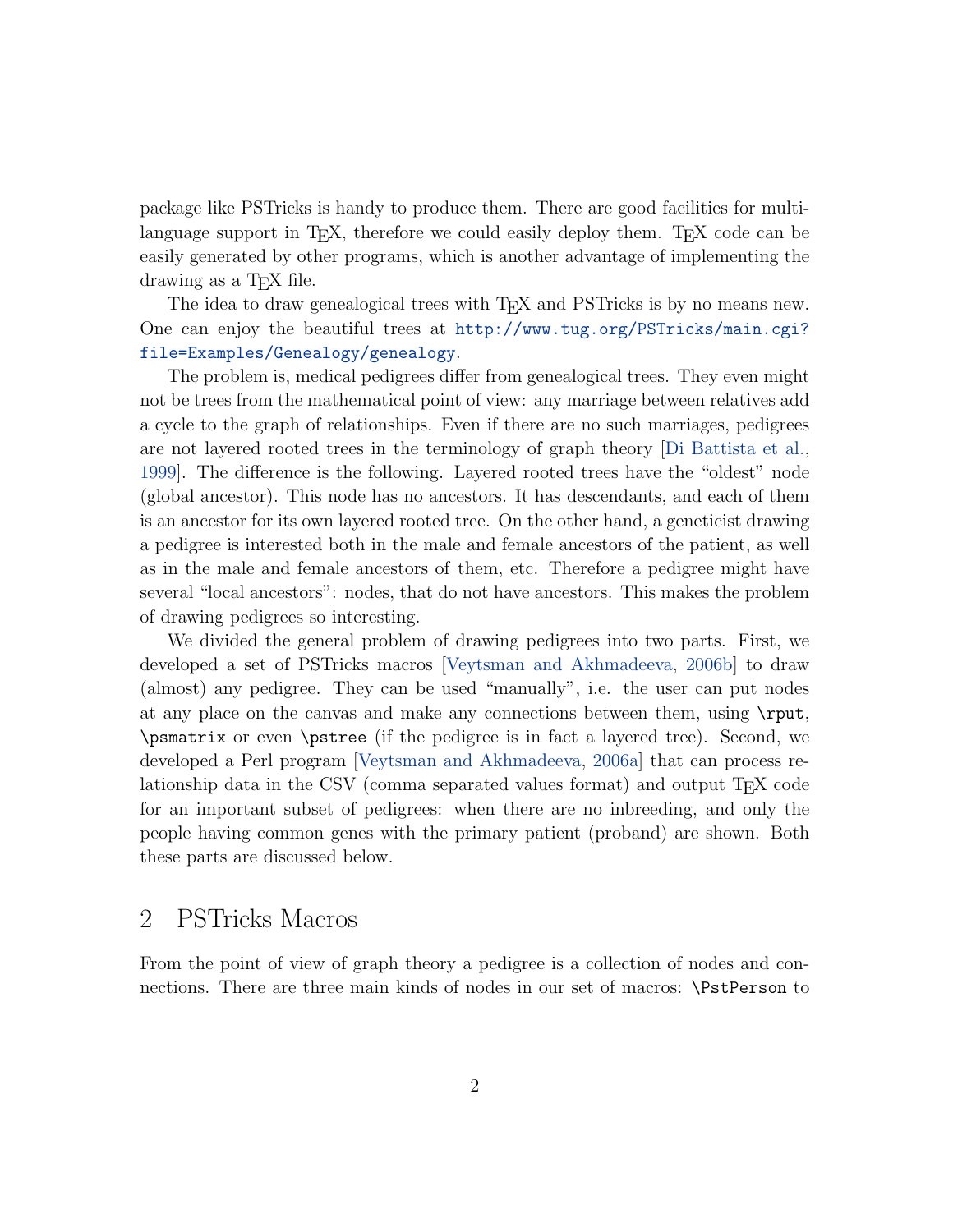show persons,  $\P$ stAbortion to show terminated pregnancies, and marriage node<sup>[1](#page-2-0)</sup>, which is implemented as a simple  $\Omega^2$  $\Omega^2$ . Each node but  $\P$ stAbortion may have descendants: children of this person or of this marriage. Each node but marriage node has exactly one ancestor node: a person or a marriage. Additionally a marriage node has male and female spouses.

The nodes may have a number of properties: they might be affected by a disease or no, they might be deceased, they are male or female. These properties are shown by optional arguments to the corresponding command. Each node drawing command has one obligatory argument: the name of the node, which is used to draw node connections.

The simplest connection command \PstDescent shows the relationship between an ancestor (person or marriage node) and descendant. It is implemented internally as \ncangle command. There are special commands to show relationships between twins and their parents, between spouses, infertility of a union or a person, etc.

A very complex pedigree is used as an example in the paper [\[Bennett et al.,](#page-14-0) [1995\]](#page-14-0). On Figure [1](#page-3-0) we reproduce this pedigree. The corresponding code is shown on Figures [2,](#page-4-0) [3](#page-5-0) and [4.](#page-6-0)

A version of node-drawing commands makes tree nodes. They are useful if the pedigree is a tree or can be constructed from a tree by adding several connections. An example of such pedigree is shown on Figure [5,](#page-7-0) and the corresponding code on Figure [6.](#page-7-1) Note that the pedigree on this figure is not a tree from the mathematical point of view due to the marriage between Peter and Joan.

The full user manual [\[Veytsman and Akhmadeeva,](#page-14-3) [2006b\]](#page-14-3) is distributed with the macros. Since PSTricks contributed code by tradition works both with LAT<sub>E</sub>X and plain TEX, our code is written to work in both these modes too. However, most of testing was done in the LAT<sub>E</sub>X mode only.

## 3 Perl Program

The TEX code in the examples above is straightforward. Nevertheless, it might be too much to expect from geneticists to write it themselves. Therefore if we want the code to work not only for the authors, but also for medical and science professionals,

<span id="page-2-1"></span><span id="page-2-0"></span><sup>1.</sup> For our purposes both official marriages and unofficial unions are loosely referred to as marriages

<sup>2.</sup> There are also special nodes for special circumstances: twin node is used to show the relation between twins, a special node is used to show infertility of person or a marriage, etc.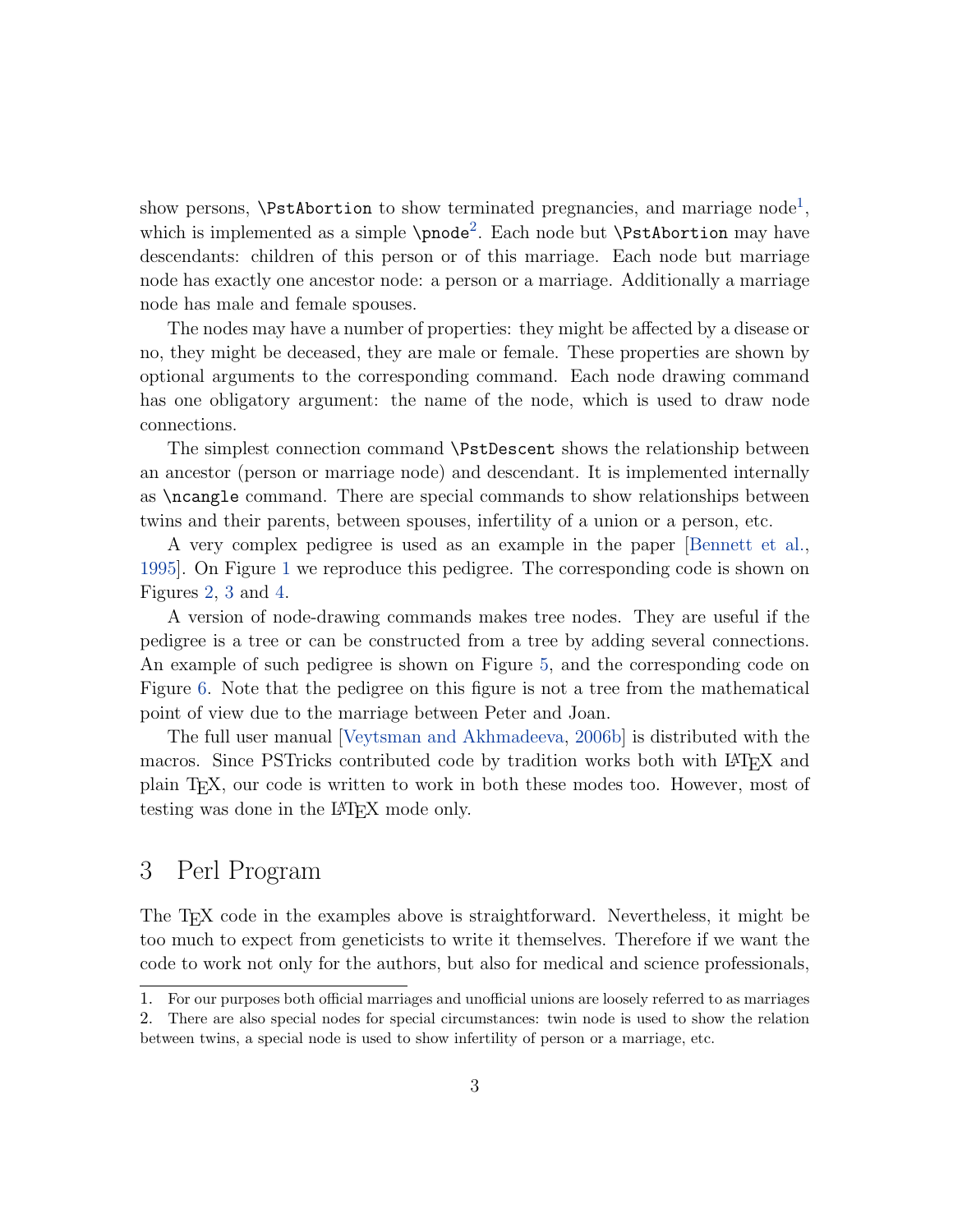

<span id="page-3-0"></span>Figure 1: A Complex Pedigree From [\[Bennett et al.,](#page-14-0) [1995\]](#page-14-0)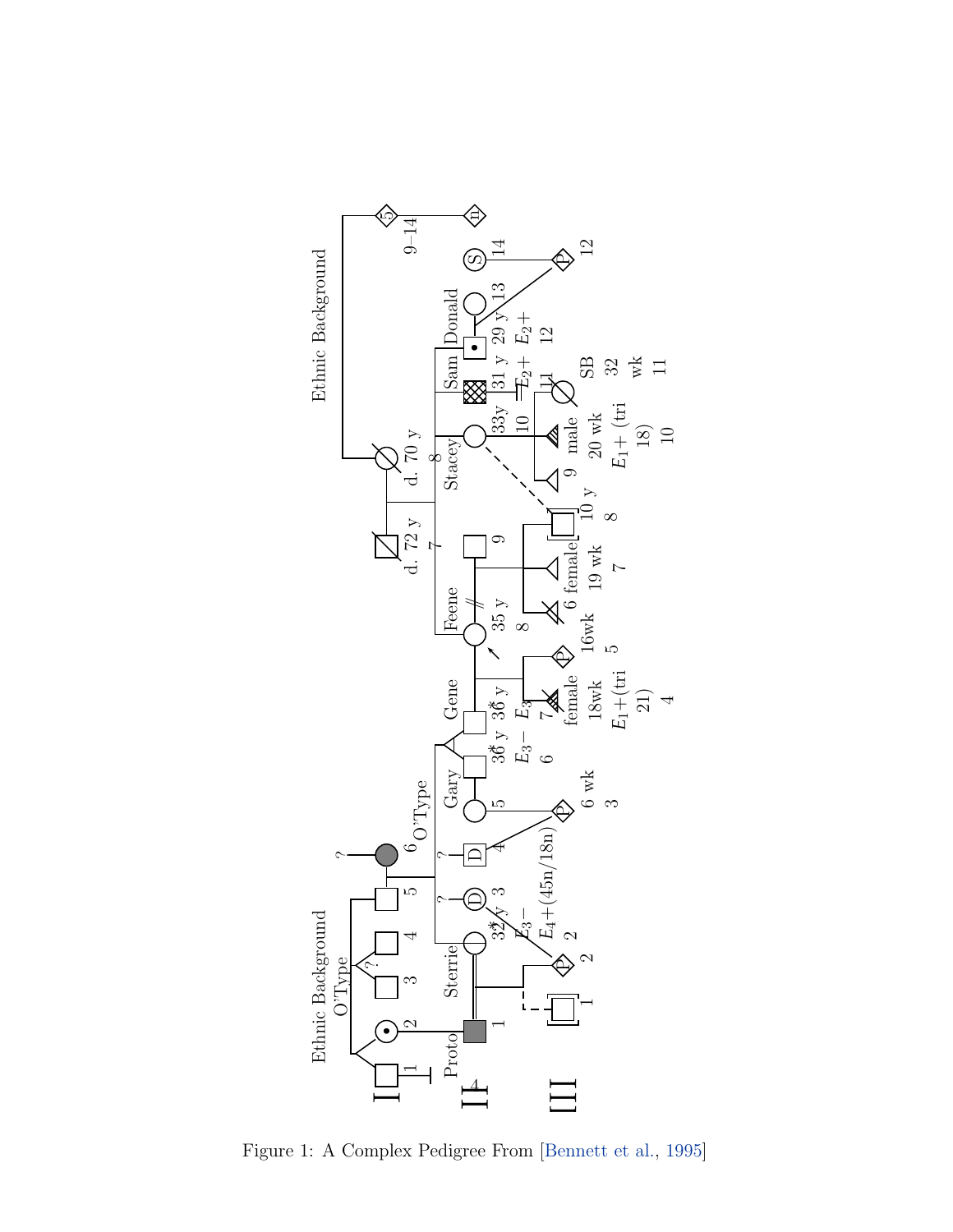```
\psset{armB=1.1, hatchsep=1.5pt}
\rput(3.5,8){Ethnic Background}
\rput(18.5,8){Ethnic Background}
\rput(3.5,7.5){\rnode{OType1}{O'Type}}
\rput(18.5,7.5){\pnode{Origin2}}
\rput(6.5,7.5){\rnode{Quest1}{?}}
\rput(1,6.5){\Huge I}
\rput(1.5,6.5){\pstPerson[male, belowtext=1]{I1}}
\rput(2.5,6.5){\pstPerson[female, obligatory, belowtext=2]{I2}}
\rput(3.5,6.5){\pstPerson[male, belowtext=3]{I3}}
\rput(4.5,6.5){\pstPerson[male, belowtext=4]{I4}}
\rput(5.5,6.5){\pstPerson[male, belowtext=5]{I5}}
\rput(6.5,6.5){\pstPerson[female, affected,
   belowtext=6]{I6}}
\rput(2,7.2){\pnode{Twins1}}
\rput(4,7.2){\pnode{Twins2}}
\pstTwins[armB=0]{OType1}{Twins1}{I1}{I2}
\pstTwins[qzygotic, armB=0, mzlinepos=0.8]{OType1}{Twins2}{I3}{I4}
\pstDescent[armB=0]{OType1}{I5}
\pstDescent[armB=0]{Quest1}{I6}
\pstRelationship[descentnode=I5I6]{I5}{I6}
\rput(1.5,5.5){\pstChildless{CI1}}
\ncline{I1}{CI1}
\rput(13.5,6.5){\pstPerson[male, deceased, belowtextrp=t,
    belowtext=\parbox{2cm}{\centering d. 72 y\\7}]{I7}}
\rput(15.5,6.5){\pstPerson[female, deceased, belowtextrp=t,
    belowtext=\parbox{2cm}{\centering d. 70 y\\8}]{I8}}
\pstRelationship[descentnode=I7I8]{I7}{I8}
\rput(21,6.5){\pstPerson[insidetext=5, belowtext=9--14,
  belowtextrp=rt]{I9}}
\pstDescent[armB=0]{Origin2}{I8}
\pstDescent[armB=0]{Origin2}{I9}
```
<span id="page-4-0"></span>Figure 2: Code for Figure [1:](#page-3-0) Generation I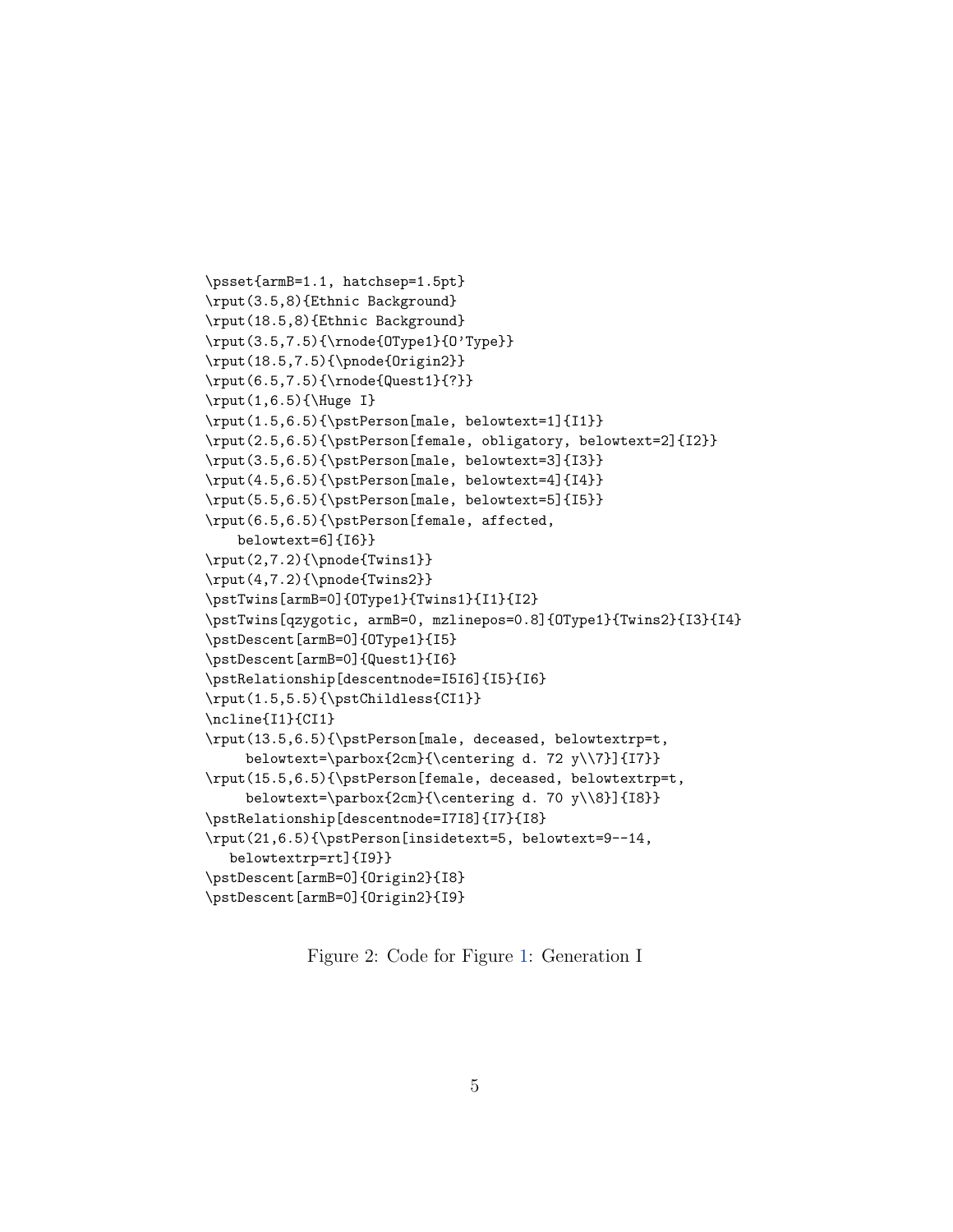```
\rput(1,4.5){\Huge II}
\rput(2.5,4.5){\pstPerson[male, affected, belowtext=1,
     abovetext=Proto, abovetextrp=rB]{II1}}
\rput(4.5,4.5){\pstPerson[female, asymptomatic,
   belowtext=\parbox{3cm}{32 y\\ $E_3-$\\$E_4+$(45n/18n)\\2},
    abovetext={Sterrie}, abovetextrp=rB, evaluated]{II2}}
\pstDescent{I2}{II1}\pstDescent{I5I6}{II2}
\pstRelationship[consanguinic, descentnode=II1II2]{II1}{II2}
\rput(5.5,5.2){\rnode{Quest2}{?}}
\rput(5.5,4.5){\pstPerson[female, insidetext=D, belowtext=3]{II3}}
\rput(6.5,5.2){\rnode{Quest3}{?}}
\rput(6.5,4.5){\pstPerson[male, insidetext=D, belowtext=4]{II4}}
\ncline{Quest2}{II3}\ncline{Quest3}{II4}
\rput(7.5,4.5){\pstPerson[female, belowtext=5]{II5}}
\rput(8.5,4.5){\pstPerson[male, abovetext=Gary, abovetextrp=rB,
   belowtext=\parbox{2cm}{36 y\\$E_3-$\\6}, evaluated]{II6}}
\rput(9.5,4.5){\pstPerson[male, abovetext={Gene},
   belowtext=\parbox{2cm}{36 y\\$E_3-$\\7}, evaluated]{II7}}
\rput(9,5.2){\pmod{Twins3}}\pstTwins[monozygotic]{I5I6}{Twins3}{II6}{II7}
\pstRelationship{II5}{II6}
\rput(7.5,5.7){O'Type}
\rput(11.5,4.5){\pstPerson[female, proband,
    belowtext=\parbox{1cm}{35 y\\8}, abovetext=Feene]{II8}}
\pstRelationship[descentnode=II7II8]{II7}{II8}
\rput(13.5,4.5){\pstPerson[male, belowtext=9]{II9}}
\pstRelationship[broken, descentnode=II8II9,
   descentnodepos=0.85]{II8}{II9}
\rput(16,4.5){\pstPerson[abovetext=Stacey, female,
    abovetextrp=rB, belowtext=\parbox{1cm}{33y\\ 10}]{II10}}
\def\affectedstyle{fillstyle=crosshatch}
\rput(17,4.5){\pstPerson[male, affected, abovetext=Sam,
    belowtext=\parbox{3cm}{31 y\\ $E_2+$\\ 11}, hatchsep=3pt]{II11}}
\rput(17,3.5){\pstChildless[infertile]{C2}}
\ncline{II11}{C2}
\rput(18,4.5){\pstPerson[male, obligatory, abovetext=Donald,
    belowtext=\parbox{3cm}{29 y\\ $E_2+$ \\ 12}]{II12}}
\pstDescent{I7I8}{II8}\pstDescent{I7I8}{II10}
\pstDescent{I7I8}{II11}\pstDescent{I7I8}{II12}
\rput(19,4.5){\pstPerson[female, belowtext=13]{II13}}
\pstRelationship[descentnode=II12II13]{II12}{II13}
\verb+\xput(20,4.5){\system[female,\ insidetext=S,\ belowtext=14]{1I14}}\rput(21,4.5){\pstPerson[insidetext=n]{II15}}
\pstDescent{I9}{II15}
```
<span id="page-5-0"></span>Figure 3: Code for Figure [1:](#page-3-0) Generation II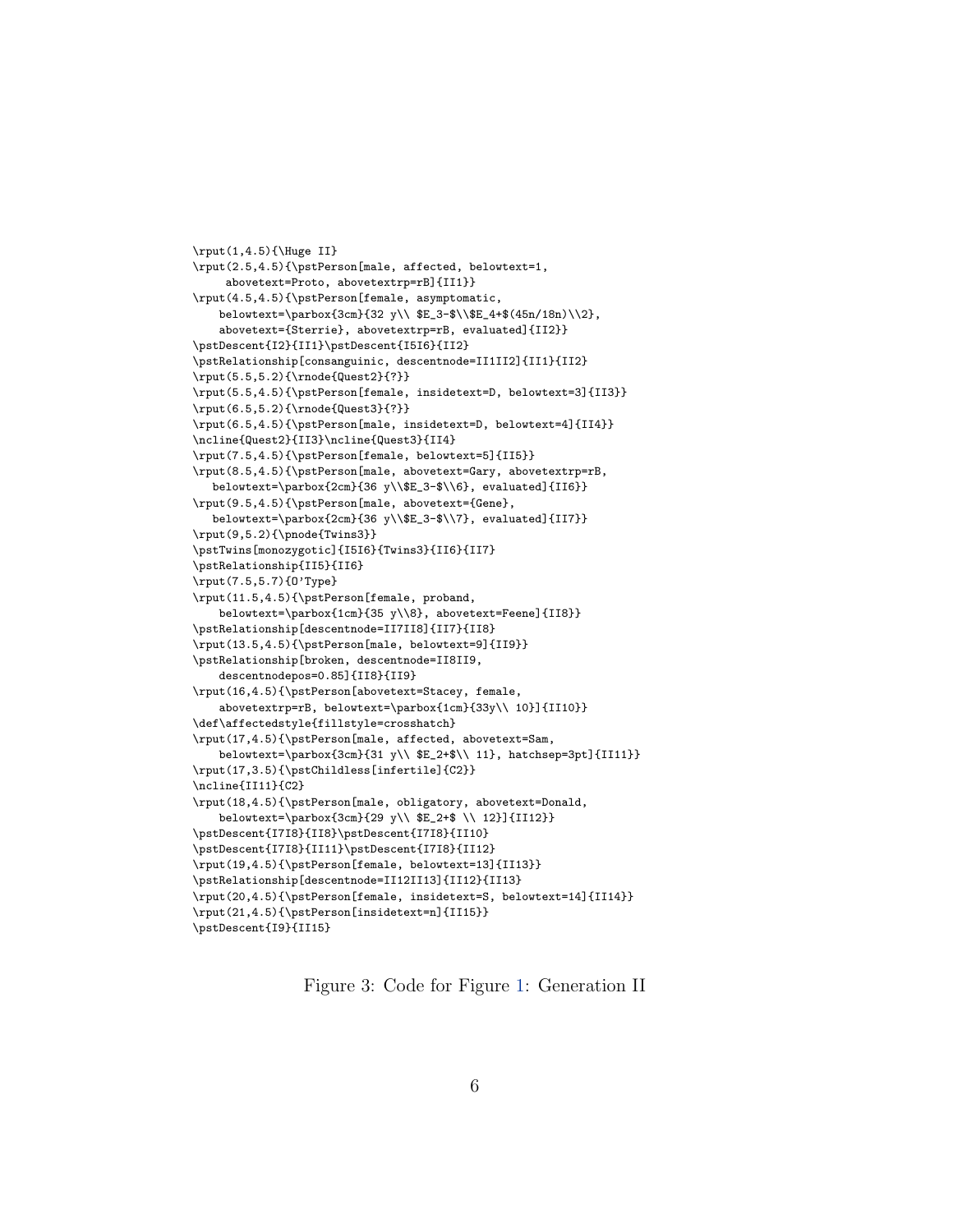```
\rput(1,2.5){\Huge III}
\rput(3,2.5){\pstPerson[male, adopted, belowtext=1]{III1}}
\rput(4,2.5){\pstPerson[insidetext=P, belowtext=2]{III2}}
\pstDescent[linestyle=dashed]{II1II2}{III1}
\pstDescent{II1II2}{III2}
\ncline{II3}{III2}
\rput(7.5,2.5){\pstPerson[insidetext=P,
    belowtext=\parbox{2cm}{6 wk\\3}]{III3}}
\pstDescent{II5}{III3}
\ncline{II4}{III3}
\def\affectedstyle{fillstyle=vlines}
\rput(10,2.5){\pstAbortion[affected,
   belowtext=\parbox{2cm}{\centering
        female\\18wk\\$E_1+$(tri 21)\\4}, belowtextrp=t]{III4}}
\rput(11,2.5){\pstPerson[insidetext=P,
    belowtext=\parbox{1cm}{16wk\\5}]{III5}}
\pstDescent{II7II8}{III4}
\pstDescent{II7II8}{III5}
\rput(12,2.5){\pstAbortion[belowtext=6]{III6}}
\rput(13,2.5){\pstAbortion[sab, belowtextrp=t,
      belowtext=\parbox{2cm}{\centering female\\19 wk\\ 7}]{III7}}
\rput(14,2.5){\pstPerson[adopted, male,
      belowtext=\parbox{1cm}{10 y\\ 8}]{III8}}
\pstDescent{II8II9}{III6}
\pstDescent{II8II9}{III7}
\pstDescent{II8II9}{III8}
\ncline[linestyle=dashed]{II10}{III8}
\rput(15,2.5){\pstAbortion[sab, belowtext=9]{III9}}
\def\affectedstyle{fillstyle=hlines}
\rput(16,2.5){\pstAbortion[sab, belowtextrp=t, affected,
   belowtext=\parbox{2cm}{\centering male\\ 20 wk\\ $E_1+$
    (tri 18)\\ 10}]{III10}}
\rput(17,2.5){\pstPerson[deceased, female,
   belowtext=\parbox{1cm}{\centering SB\\32 wk\\ 11}]{III11}}
\pstDescent{II10}{III9}
\pstDescent{II10}{III10}
\pstDescent{II10}{III11}
\rput(20,2.5){\pstPerson[insidetext=P,
   belowtext=12]{III12}}
\pstDescent{II14}{III12}
\ncline{II12II13}{III12}
```
<span id="page-6-0"></span>Figure 4: Code for Figure [1:](#page-3-0) Generation III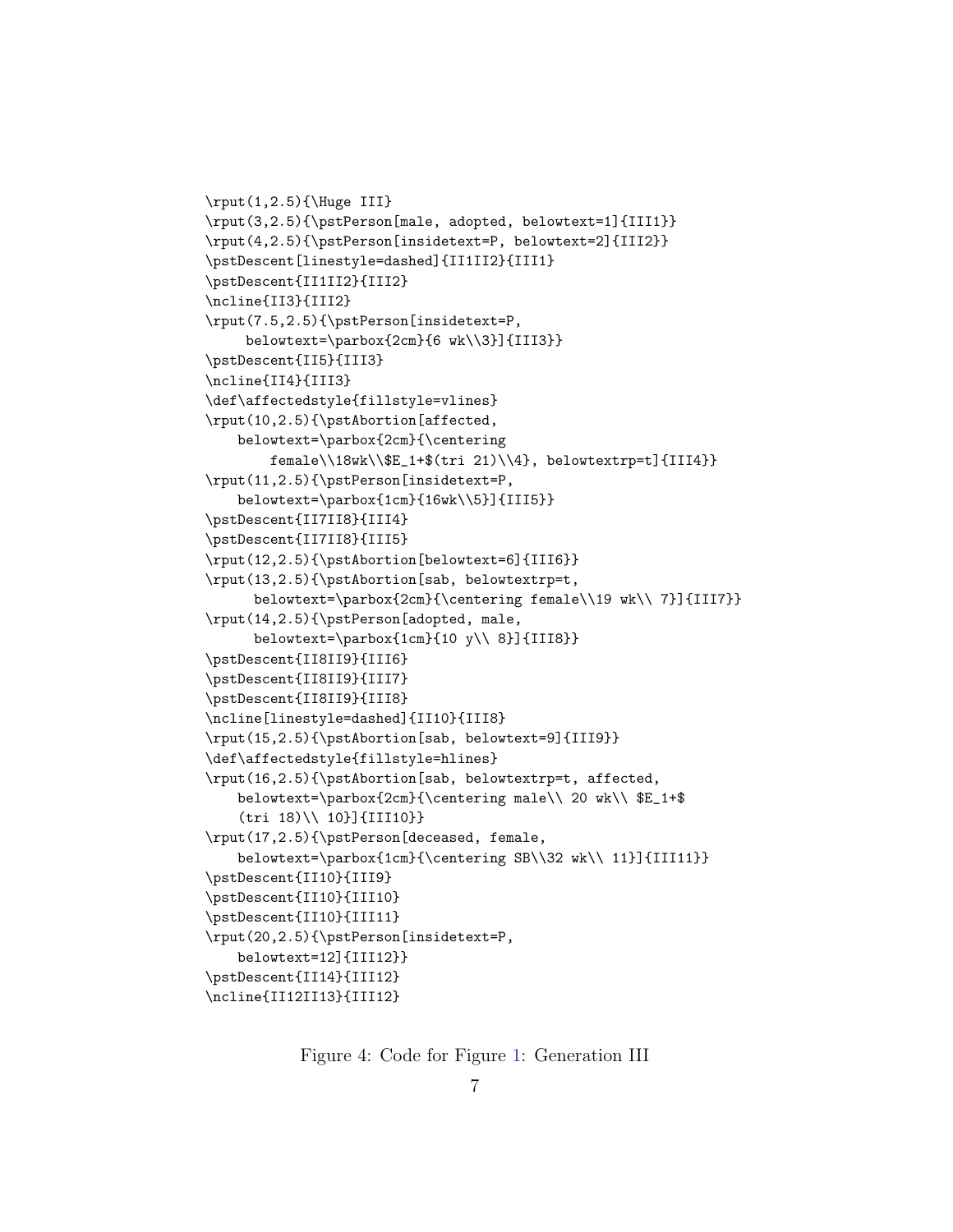

<span id="page-7-0"></span>Figure 5: Example of Pedigree with Tree-Making Commands

```
\begin{pspicture}(0,1)(7,7)
   \rput(3,4){%
     \pstree{\TpstPerson[female, obligatory, belowtext=Ann]{Ann}}{%
       \def\psedge{\pstDescent}\psset{armB=1}
       \pstree{\TpstPerson[male, affected, belowtext=John]{John}}{%
         \TpstPerson[female, belowtext=Sue]{Sue}
         \TpstPerson[male, belowtext=Paul]{Paul}
         \TpstAbortion[affected, belowtext=male]{A1}
         \pstree[thislevelsep=1.2]{\TpstPerson[male,
           belowtext=Peter, affected, proband]{Peter}}{%
           \def\psedge{\ncline}
           \TpstChildless[infertile]{C1}
           }
       }
       \pstree{\TpstPerson[female, belowtext=Mary]{Mary}}{
       \TpstPerson[female, belowtext=Joan]{Joan}
       }
    }
   }
   \pstRelationship[consanguinic]{Peter}{Joan}
\end{pspicture}
```
<span id="page-7-1"></span>Figure 6: Code Producing Figure [5](#page-7-0)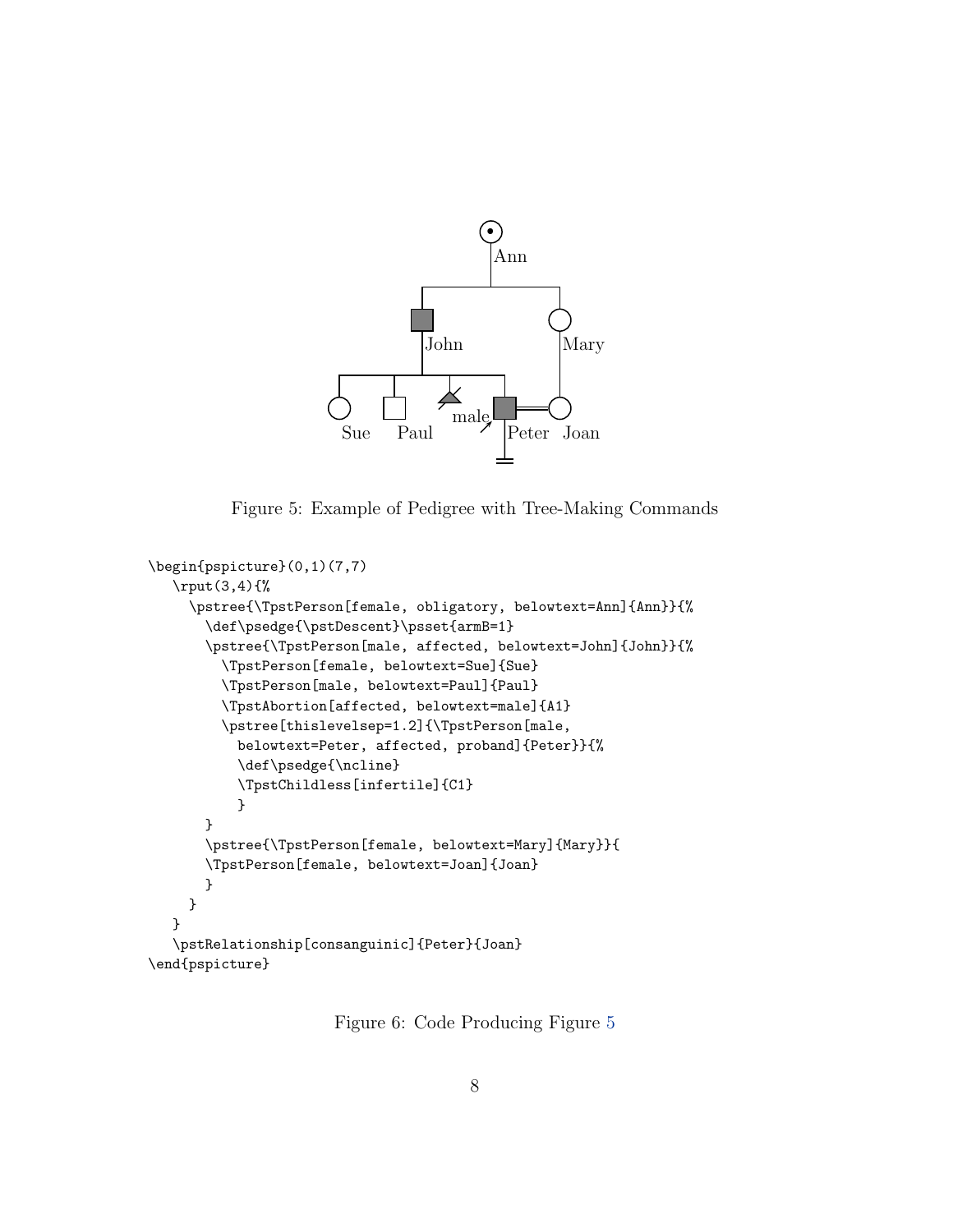we must find a way to generate this code from the relationship data automatically. This is the aim of the second part of our project [\[Veytsman and Akhmadeeva,](#page-14-4) [2006a\]](#page-14-4).

The idea of the program is to take the data in a simple format, easy for the users to understand (and easy to generate in it turn from databases or other sources) and convert them into TEX code above. The input format was chosen to be a plain text CSV format (originally the acronym meant Comma Separated Values, but it is often used now for any plain text separated data). In this format each person record is a line separated into fields by the symbol "|". The fields show the name of the person, the dates of birth and death, the genetic condition, etc. An important field is Id, a unique identifier of the person. The relations between the persons are set by the fields "Mother" and "Father", which contain Ids of the parents of the given person. In this way we do not need to specifically show the relations between spouses, siblings, etc.: spouses in our system are the persons who have common children, and siblings are the persons with common parent(s). An example of an input file is shown on Figure [7.](#page-9-0) Such files are easy to generate by common spreadsheet programs and from databases.

The code generated from the input file on Figure [7](#page-9-0) is shown on Figure [8,](#page-10-0) and the typeset pedigree on Figure [9.](#page-11-0)

Our program works with a subset of all possible pedigrees. Still, this subset covers most pedigrees used by geneticists. First, we do not include inbreeding unions in the pedigrees, so our graphs are in fact trees. Second, we show only the persons that have common genes with the proband<sup>[3](#page-8-0)</sup>. Note that a pedigree that violates these rules may not allow two-dimensional drawing without self-intersections at all.

The biggest problem is that even with these rules the pedigree tree is in the general case not a layered tree, and the algorithm by Reingold and Tilford [\[Di Battista et al.,](#page-14-2) [1999,](#page-14-2) § 3.1] would not work. We therefore describe a generalization of Reingold-Tilford algorithm.

Let us remind the main idea of Reingold-Tilford algorithm. We draw a tree down in the *y* direction. The algorithm is recursive. We start from the root of the tree. If it has no descendants, it is easy to draw it. If it has descendants, each descendant is a rooted layered tree. We draw them, recursively applying the algorithm. Then we move them in the horizontal direction as close as possible, and put the root one layer above with *x* coordinate in the middle of the descendants.

<span id="page-8-0"></span><sup>3.</sup> Proband is the first person among the relatives who came to a geneticist; he is the primary patient.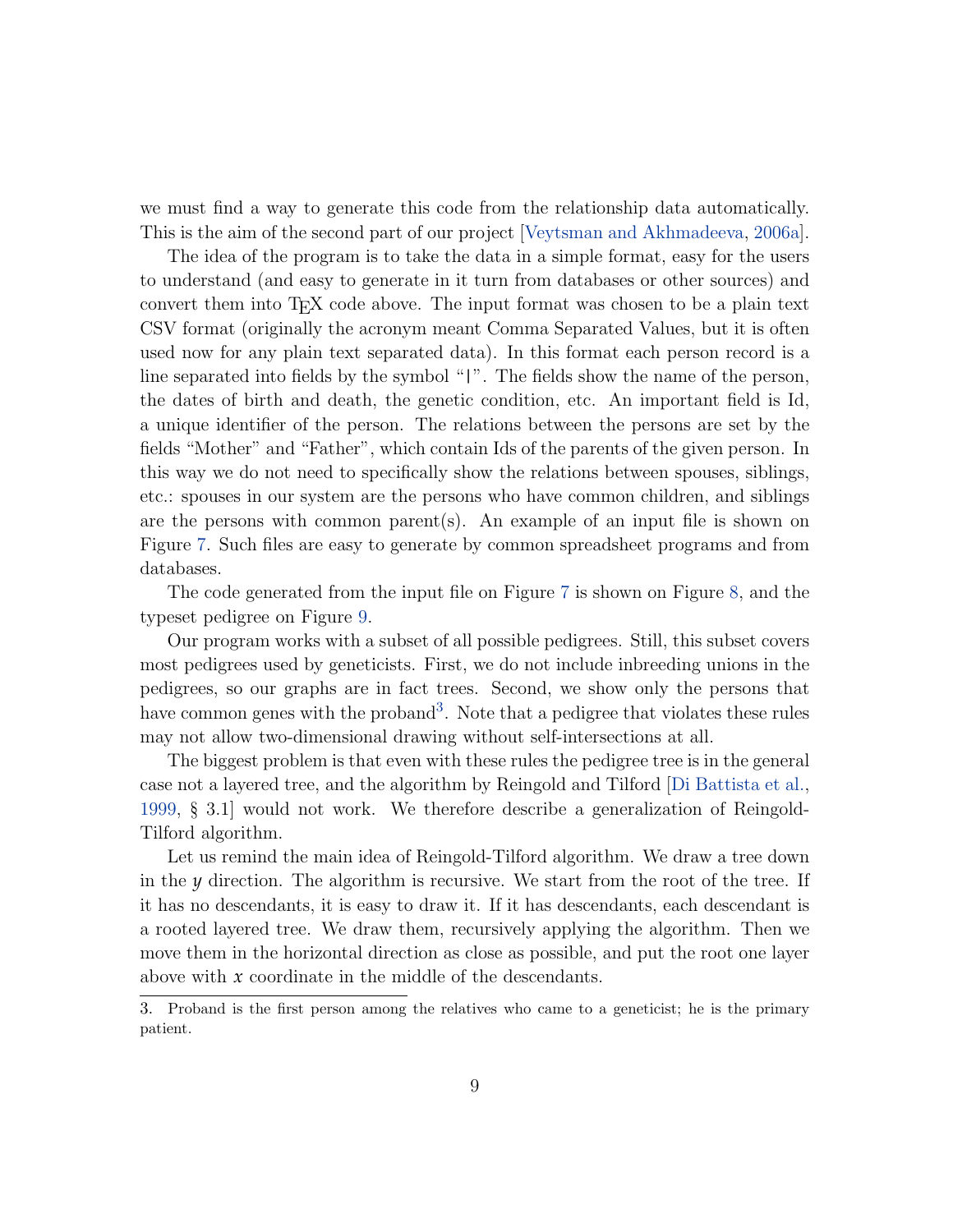| Evaluated 2005/12/01<br>Comment             |                                          |                   |                                  |                        |                   |                     |                     |                      | obligatory launt of the proband | affected   Cousin of the proband |
|---------------------------------------------|------------------------------------------|-------------------|----------------------------------|------------------------|-------------------|---------------------|---------------------|----------------------|---------------------------------|----------------------------------|
| Mother Father Proband Condition<br>affected | normal                                   | affected          | asymptomatic                     | normal                 | normal            | normal              | affected            | normal               |                                 |                                  |
|                                             | yes                                      |                   |                                  |                        |                   |                     |                     |                      |                                 |                                  |
| $\overline{F1}$                             | GF2                                      | GF1               |                                  |                        |                   |                     |                     | $\overline{F}$       | GF1                             |                                  |
| и1<br>1                                     | GM <sub>2</sub>                          | GM1               |                                  |                        |                   |                     |                     |                      | GM1                             |                                  |
| $\frac{1}{2}$                               |                                          |                   | female   1902/07/01   1975/12/13 | male lunknown lunknown |                   |                     |                     |                      |                                 |                                  |
| male   1970/02/05 <br>Sex  DoB              |                                          | male   1938/04/03 |                                  |                        | male   1905/11/01 | female   1910/03/03 | female   1972/12/25 | male   1975/11/12    | female   1941/09/02             | female   1969/12/03              |
|                                             |                                          |                   |                                  |                        |                   |                     |                     |                      |                                 |                                  |
| P   John Smith<br>Id Name                   | M1  Mary Smith (Brown) female 1940/02/05 | F1   Bill Smith   | GM1 Joan Smith                   | GF1 Joseph Smith       | GF2 Jim Brown     | GM2   Lisa Brown    | S1 Rebecca Smith    | S2   Alexander Smith | A1   Ann Gold (Smith)           | C1   Jenny Smith                 |

<span id="page-9-0"></span>Figure 7: Example Of Data File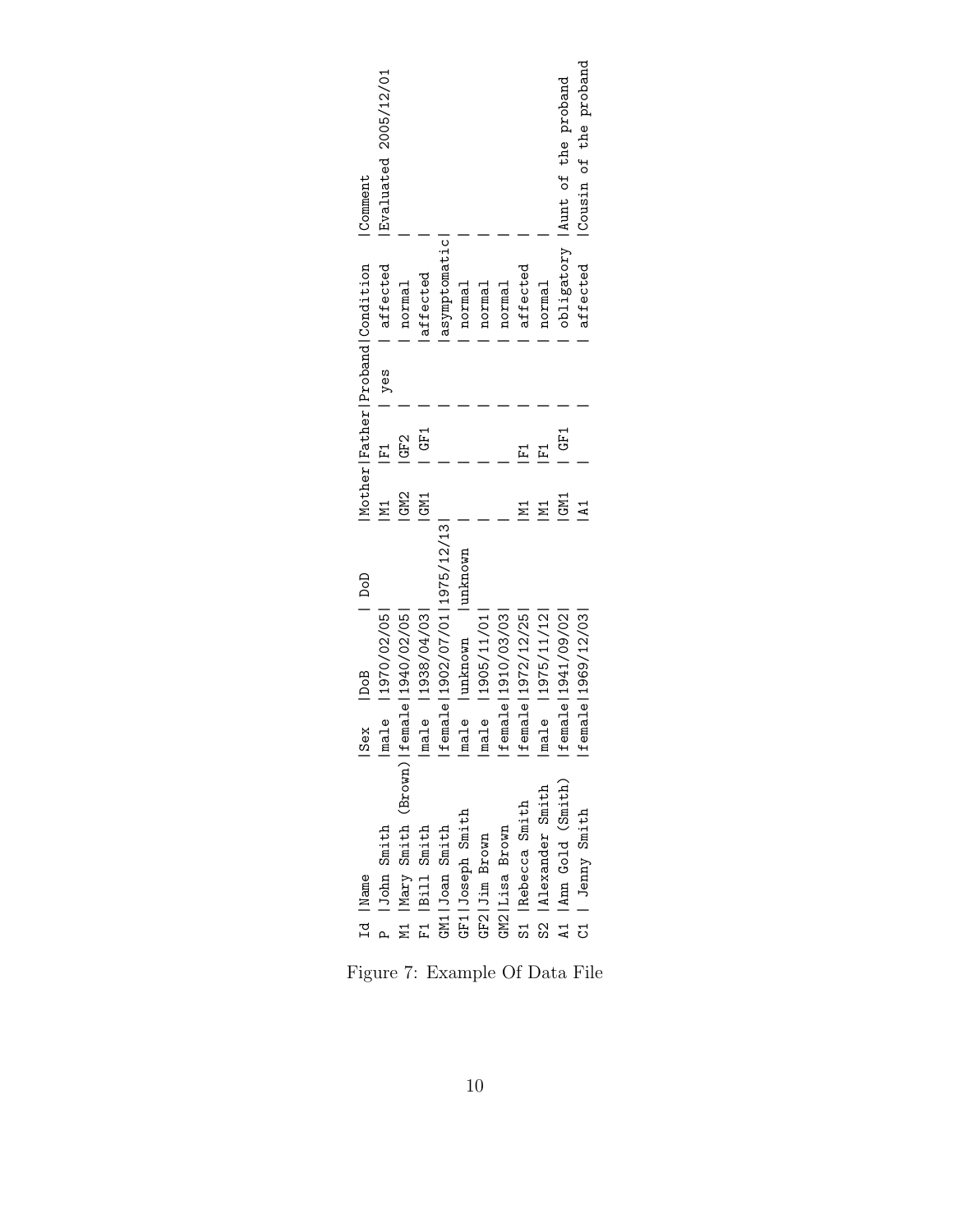```
\begin{pspicture}(-8,-4)(6,4)
\rput(-6, 2){\pstPerson[male, normal, belowtext=I:1, deceased]{GF1}}
\rput(-4, 2){\pmod{GF1_m_GM1}}\rput(-2, 2){\pstPerson[female, asymptomatic, belowtext=I:2, deceased]{GM1}}
\rput(0, 2){\pstPerson[male, normal, belowtext=I:3]{GF2}}
\rrput(2, 2){\pmod{GF2_m_GM2}}\rput(4, 2){\pstPerson[female, normal, belowtext=I:4]{GM2}}
\rput(-5, 0){\pstPerson[female, obligatory, belowtext=II:1]{A1}}
\rput(-3, 0){\pstPerson[male, affected, belowtext=II:2]{F1}}
\rput(0, 0){\pmod{F1_m_M1}}\rput(2, 0){\pstPerson[female, normal, belowtext=II:3]{M1}}
\rput(-5, -2){\pstPerson[female, affected, belowtext=III:1]{C1}}
\rput(-2, -2){\pstPerson[male, affected, belowtext=III:2, proband]{P}}
\rput(0, -2){\pstPerson[female, affected, belowtext=III:3]{S1}}
\rput(2, -2){\pstPerson[male, normal, belowtext=III:4]{S2}}
\pstDescent{GF1_m_GM1}{A1}
\pstDescent{GF1_m_GM1}{F1}
\ncline{GF1_m_GM1}{GM1}
\ncline{GF1_m_GM1}{GF1}
\pstDescent{GF2_m_GM2}{M1}
\ncline{GF2_m_GM2}{GM2}
\ncline{GF2_m_GM2}{GF2}
\pstDescent{A1}{C1}
\pstDescent{F1_m_M1}{P}
\pstDescent{F1_m_M1}{S1}
\pstDescent{F1_m_M1}{S2}
\ncline{F1_m_M1}{M1}
\ncline{F1_m_M1}{F1}
\end{pspicture}
\begin{description}
\item[I:1] Joseph Smith; born: unknown; died: unknown.
\item[I:2] Joan Smith; born: 1902/07/01; died: 1975/12/13.
\item[I:3] Jim Brown; born: 1905/11/01.
\item[I:4] Lisa Brown; born: 1910/03/03.
\item[II:1] Ann Gold (Smith); born: 1941/09/02; Aunt of the proband.
\item[II:2] Bill Smith; born: 1938/04/03.
\item[II:3] Mary Smith (Brown); born: 1940/02/05.
\item[III:1] Jenny Smith; born: 1969/12/03; Cousin of the proband.
\item[III:2] John Smith; born: 1970/02/05; Evaluated 2005/12/01.
\item[III:3] Rebecca Smith; born: 1972/12/25.
\item[III:4] Alexander Smith; born: 1975/11/12.
\end{description}
```
<span id="page-10-0"></span>Figure 8: Example of Program Output (Data From Figure [7\)](#page-9-0)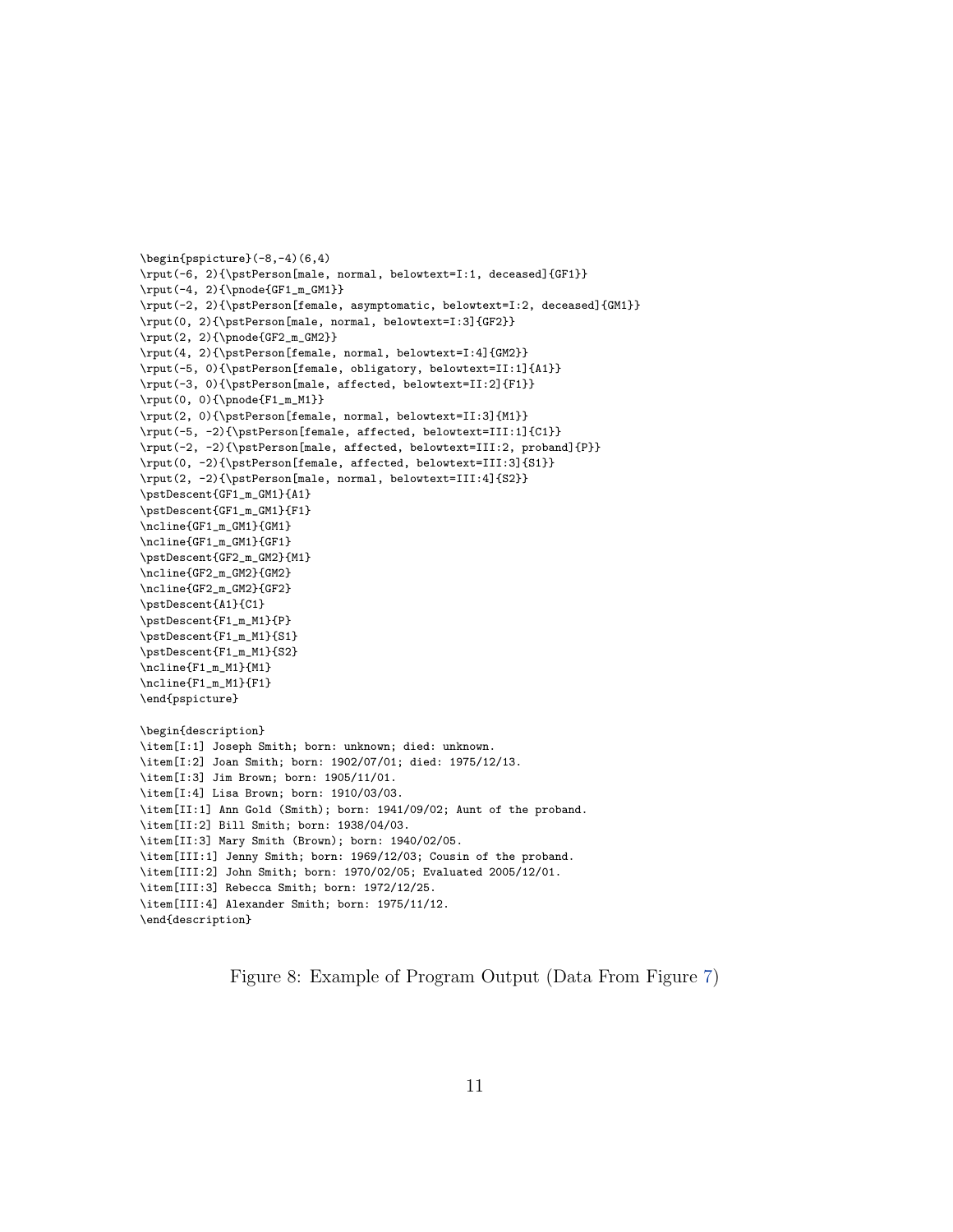

- I:1 Joseph Smith; born: unknown; died: unknown.
- I:2 Joan Smith; born: 1902/07/01; died: 1975/12/13.
- I:3 Jim Brown; born: 1905/11/01.
- I:4 Lisa Brown; born: 1910/03/03.
- II:1 Ann Gold (Smith); born: 1941/09/02; Aunt of the proband.
- II:2 Bill Smith; born: 1938/04/03.
- II:3 Mary Smith (Brown); born: 1940/02/05.
- III:1 Jenny Smith; born: 1969/12/03; Cousin of the proband.
- III:2 John Smith; born: 1970/02/05; Evaluated 2005/12/01.
- III:3 Rebecca Smith; born: 1972/12/25.
- III:4 Alexander Smith; born: 1975/11/12.

<span id="page-11-0"></span>Figure 9: Example of the Typeset Pedigree (Code From Figure [8\)](#page-10-0)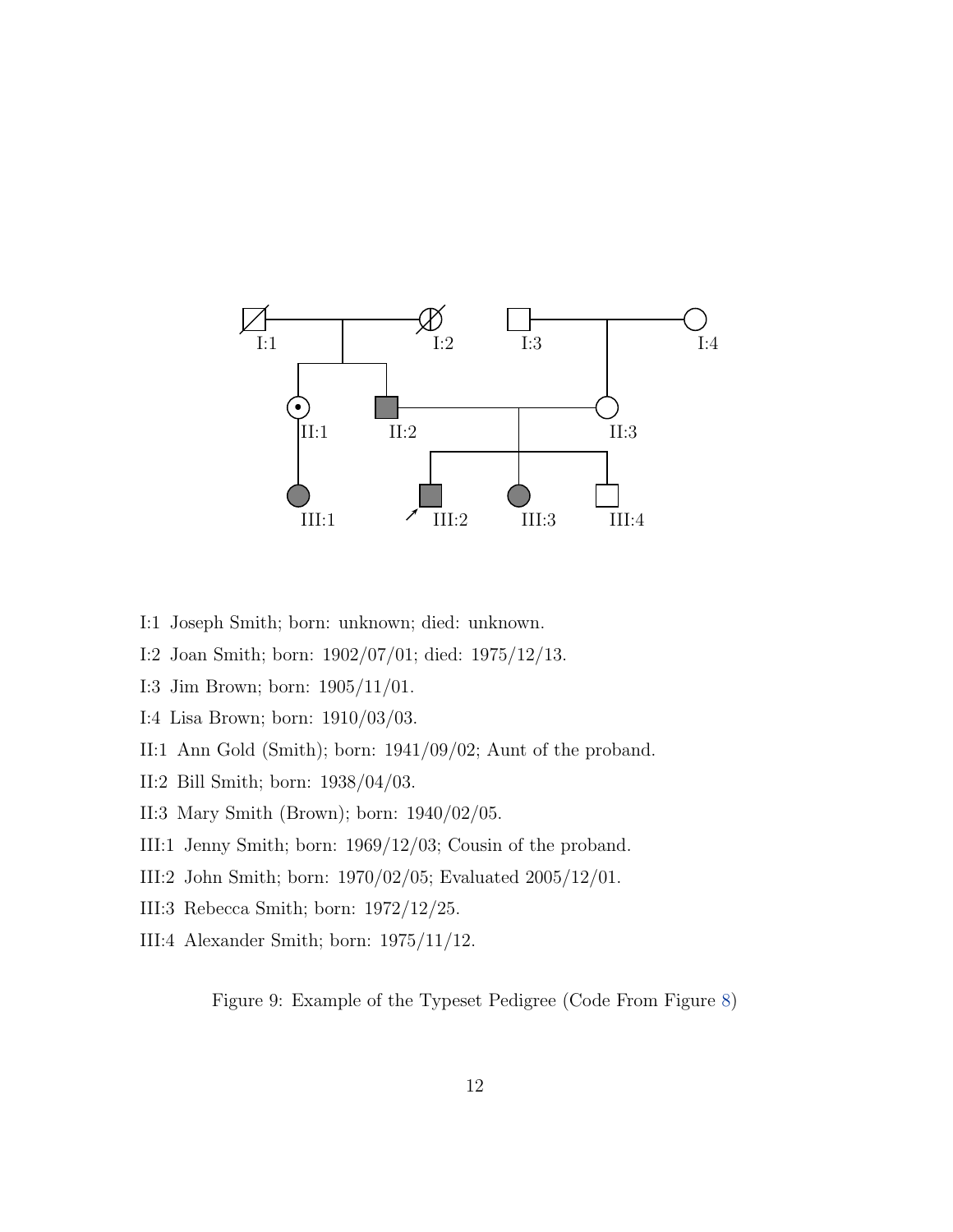Now we can generalize this algorithm for our case.

There are two kinds of nodes in the pedigree graph: person nodes and marriage nodes. A node has a precedessor and children. A marriage node does not have a precedessor, but has male spouse and female spouse (usually male spouses are on the left and female spouses are on the right on pedigrees). Any node has a downward tree of its children, grandchildren etc. The downward tree may be empty.

Any node in an acyclic graph can be a root. However, in layered trees there is a special root: the one that has no precedessor. Similarly we will call a local root a node that has no predecessor. All marriage nodes are local roots. Some person nodes can be local roots as well.

Our algorithm is recursive and starts from a local root. Strictly speaking, it can start from any local root, but medical pedigrees have a special person: proband, the person who was the first to be examined by genetic specialists. Therefore it makes sense to start from the local root which has proband in its downward tree.

If this local root is a person node, the pedigree is the layered tree, and Reingold-Tilford algorithm is sufficient. Therefore we should consider only the case when the local root is a marriage node. In this case we can typeset the downward tree using Reingold-Tilford algorithm. The male and female spouses do not belong to this tree. However, each of them belongs to each own subpedigree. We will call them left subpedigree and right subpedigree. We recursively apply our algorithm to typeset left and right subpedigrees. Then we move the left subpedigree to the right and right subpedigree to the left as far as we can without intersection between them and the downward tree.

This process is shown on Figure [10.](#page-13-0) Obviously this algorithm converges and leads to typesetting the pedigree without intersections between the subtrees and subpedigrees.

The program is implemented in Perl and can process input in English or Russian, creating pedigree legend in any of these languages (the Russian examples can be found in the manual [\[Veytsman and Akhmadeeva,](#page-14-4) [2006a\]](#page-14-4)). It is quite straightforward to add language modules for any other language or script that T<sub>EX</sub> can typeset.

#### 4 Installation Notes

A couple of words about the installation of the packages.

The installation of the T<sub>EX</sub> part follows the guidelines  $http://www.text.ac.$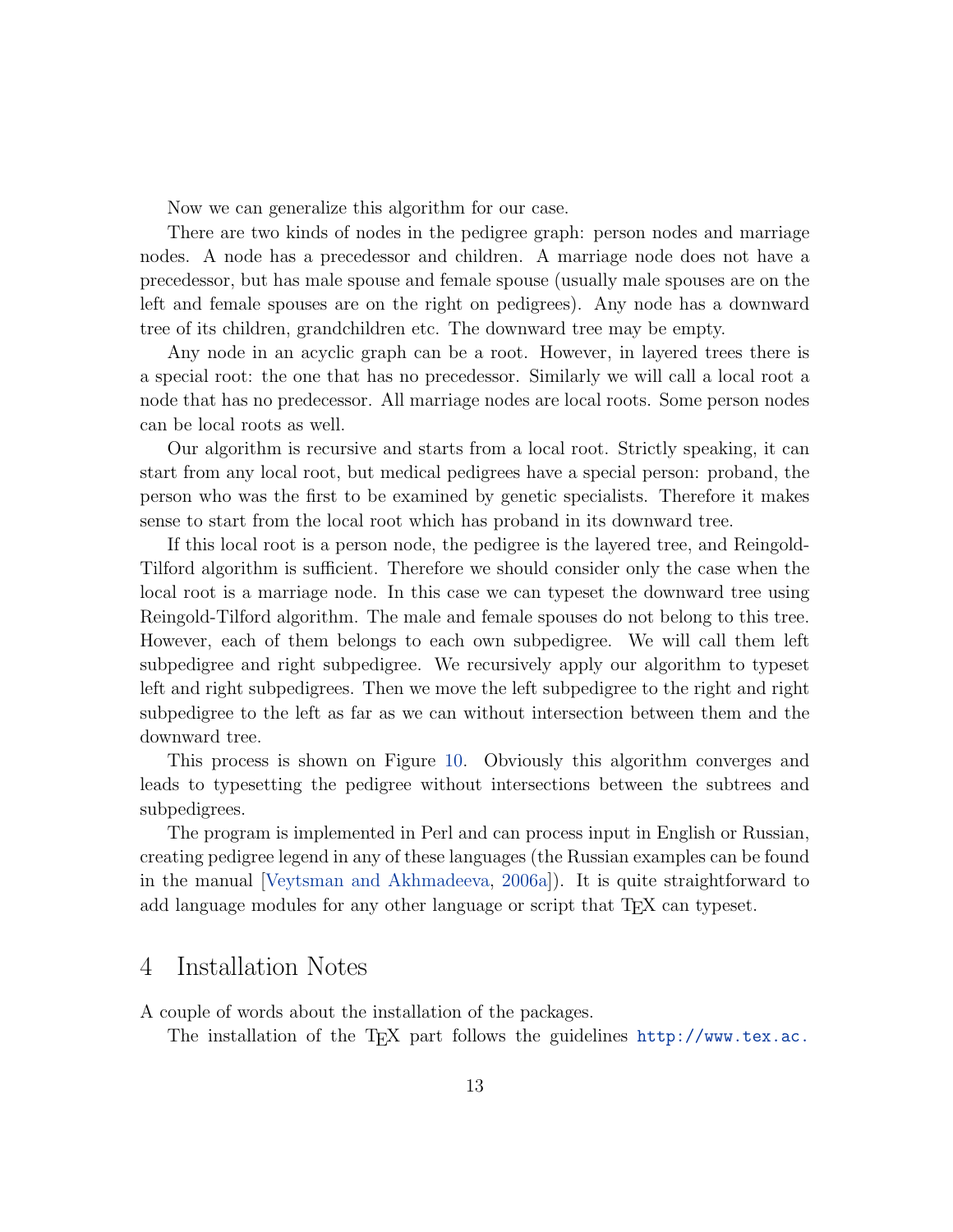

<span id="page-13-0"></span>Figure 10: Subpedigrees and Downward Tree

[uk/cgi-bin/texfaq2html?label=instpackages](http://www.tex.ac.uk/cgi-bin/texfaq2html?label=instpackages). Just run latex on pst-pdgr.ins and move the files pst-pdgr.sty and pst-pdgr.tex to the place 'where LaTeX can find them' (see <http://www.tex.ac.uk/cgi-bin/texfaq2html?label=wherefiles>). Do not forget to refresh the filenames database.

The TEX package depends on a number of other packages, which should be installed on your system. You need fresh versions of pstricks, pst-xkey. If you want typeset the documentation you also need pstricks-add, but if you are satisfied with the PDF manual provided with the package, you might skip this step.

The Perl part includes the executable, library and manual pages. There is a Makefile, and in most cases the command make install would work for you.

## 5 Conclusions and Future Work

Our programs were written mostly as a proof of concept. Surprisingly (or unsurprisingly if we recall the properties of T<sub>E</sub>X) the typesetting quality of the output is rather high. The next logical step is to make them user-friendly, so any genetic specialist can use them without reading manual.